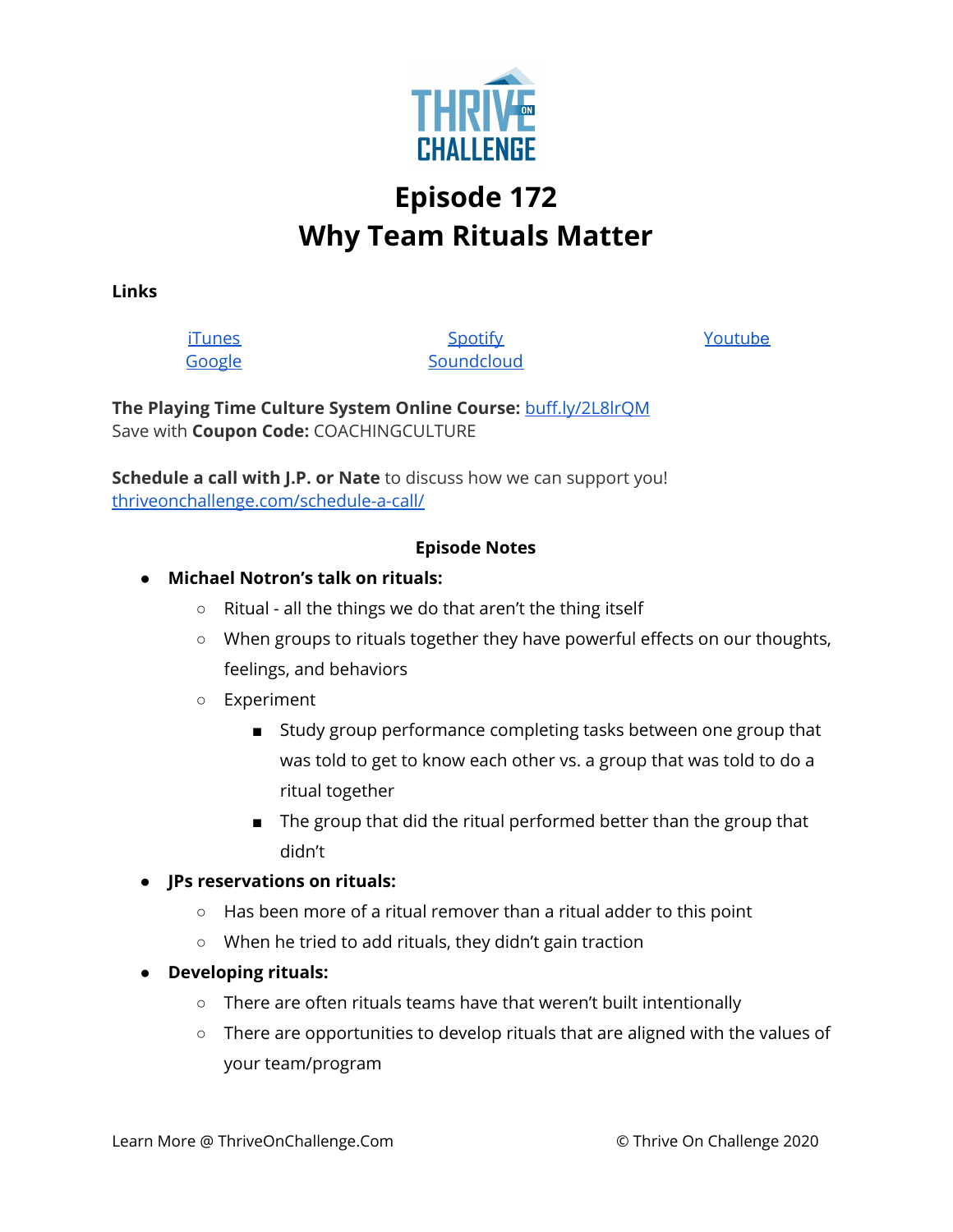

#### **● Nate's teams rituals:**

- His team began playing the same 3 songs prior to him delivering his pregame talk to his team
	- "Here's what's most important tonight... "
		- Play as hard as we can
		- Celebrate each other
		- Go do what we do and whatever happens, happens
- Team would go back into the locker room at 8:00 mark of warmups, huddle up, pass around their favorite packs of gum, then everyone would shout out their one culture word that they were committed to bringing that night
- Team would lock arms right before tip-off and do a chant together
- **● Why the rituals matter:**
	- They had a very deliberate process they went through that allowed them to psychologically shift their mind into a performance mindset
- **● State championship example:**
	- Team had a rough first half and was shaken at halftime
	- Nate suggested that they reset and play their 3 songs that they usually did before the game
	- Allowed them to rest and they went out and played a great second half and had a chance to win the game
- **● What's the value of having the rituals:**
	- Anectobally, Nate could see the way it impacted his team
	- Comforting to players because it's familiar and collective
	- Reminded players of who they were and what they did
	- The rituals were a unifying experience for his team
	- Ritualize to actualize
		- Bringing the values of your program to life